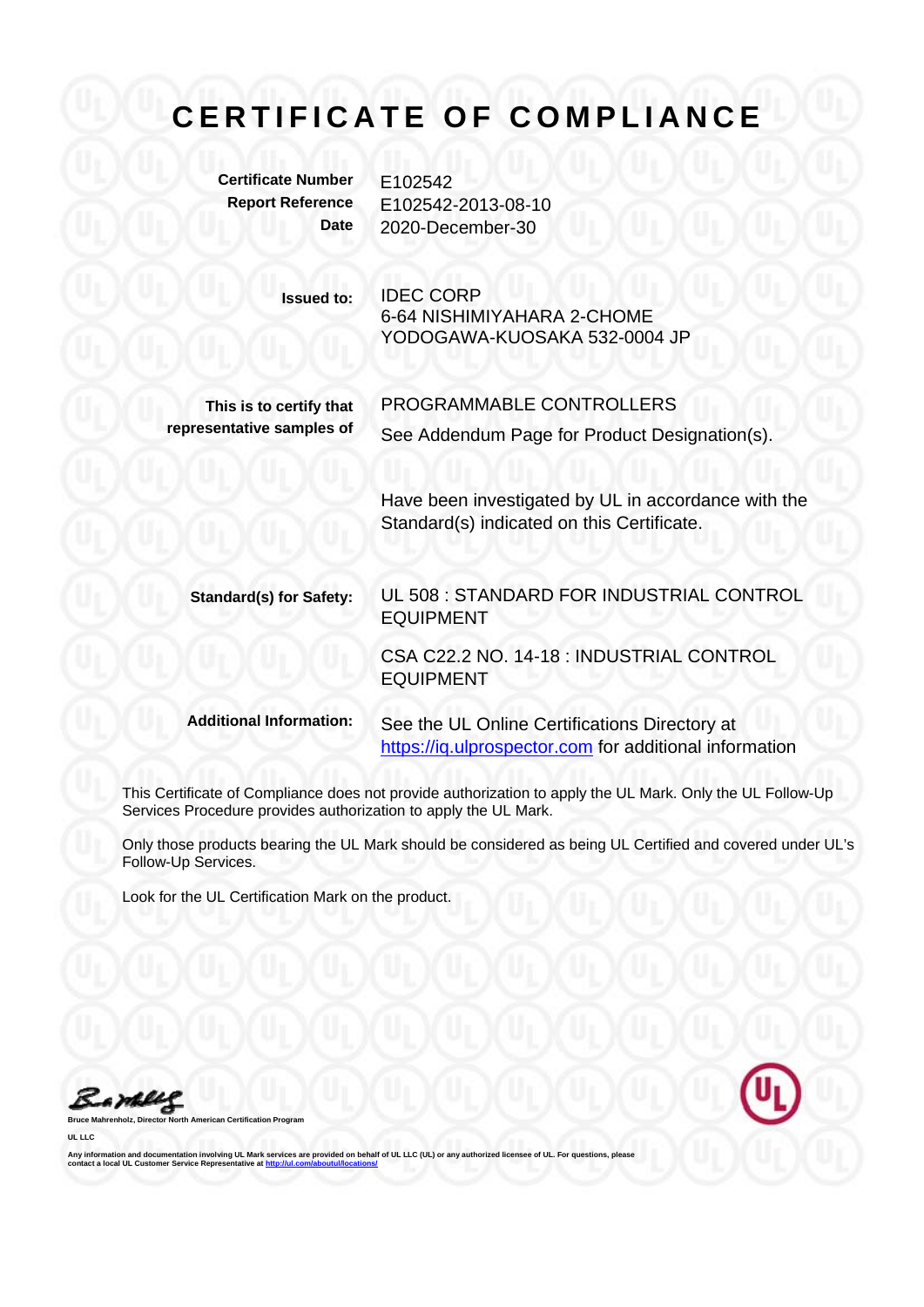**Certificate Number E102542** 

**Report Reference** E102542-2013-08-10 **Date** 2020-December-30

This is to certify that representative samples of the product as specified on this certificate were tested according to the current UL requirements

 USL - CNL - Programmable Controller, FC6A and FC6B Series. Consists of the following modules:

FC6A Series:

CPU Modules : FC6A-M16R1, -M16R4, -M16R1E, -M16R4E, -M16P1, -M16P4, -M16P1E, -M16P4E, -M32P3, -M32P3E.

CPU Modules Brick Types : FC6A-C16R1A, -C16R4A, -C16R1AE, -C16R4AE, -C16R1CE, - C16R4CE, -C24R1A, -C24R4A, -C24R1AE, -C24R4AE - C24R1CE, -C24R4CE, -C40R1A,- - C40R4A, C40R1AE, -C40R4AE, -C40R1CE, -C40R4CE, -C40R1DE, -C40R4DE, -C16P1C, -- C16P4C, C16P1CE, -C16P4CE, -C24P1C, -C24P4C, -C24P1CE, -C24P4CE, -C16P1C-2, -- C16P4C-2, C16P1CE-2, -C16P4CE-2, -C40P1C, -C40P4C, -C40P1CE, -C40P4CE, -C40P1DE, - C40P4DE, -C16K1C, -C16K4C, -C16K1CE, -C16K4CE, -C24K1C, -C24K4C, -C24K1CE, - C24K4CE, -C40K1C, -C40K4C, -C40K1CE, -C40K4CE, -C40K1DE, -C40K4DE.

CPU Modules Brick CAN bus Types : FC6A-C40R1AEJ, -C40R4AEJ, -C40R1CEJ, -C40R4CEJ, -C40R1DEJ, -C40R4DEJ, -C40P1CEJ, -C40P4CEJ, -C40P1DEJ, -C40P4DEJ, -C40K1CEJ, - C40K4CEJ, -C40K1DEJ, -C40K4DEJ.

Input Modules: FC6A-N08B1, -N08B4, -N16B1, -N16B4, -N16B3, -N32B3, -N08A11 -N08A14.

Output Modules : FC6A-R081, -R084, -R161, -R164, -T08P1, -T08P4, -T16P1, -T16P4 -T16P3, -T32P3, -T08K1, -T08K4, -T16K1, -T16K4, -T16K3, -T32K3.

I/O Mixture Modules: FC6A-M08BR1, -M08BR4, -M24BR1, -M24BR4, -TYS4.

Analog Modules: FC6A-J2C1, -J2C4, -J4A1, -J4A4, -J8A1, -J8A4, -K2A1, -K2A4, -K4A1, -K4A4, -L06A1, -L06A4, -L03CN1, -L03CN4, -J4CN1, -J4CN4, -J4CH1Y, -J4CH4Y, - J8CU1, -J8CU4, -F2MR1, -F2MR4, -F2M1, -F2M4.

Option Modules (Used for FC6A and FC6B series): FC6A-PJ2A, -PJ2CP, -PK2AV, -PK2AW, -PC1, - PC2, -PC3, -PC4.

Expansion Interface module: FC6A-EXM2, -EXM24

HMI module : FC6A-PH1

FC6B series:

Bamelle

**Broard** 

**UL LLC** 

Any information and documentation involving UL Mark services are provided on behalf of UL LLC (UL) or any authorized licensee of UL. For questions, please<br>contact a local UL Customer Service Representative at <u>http://ul.co</u>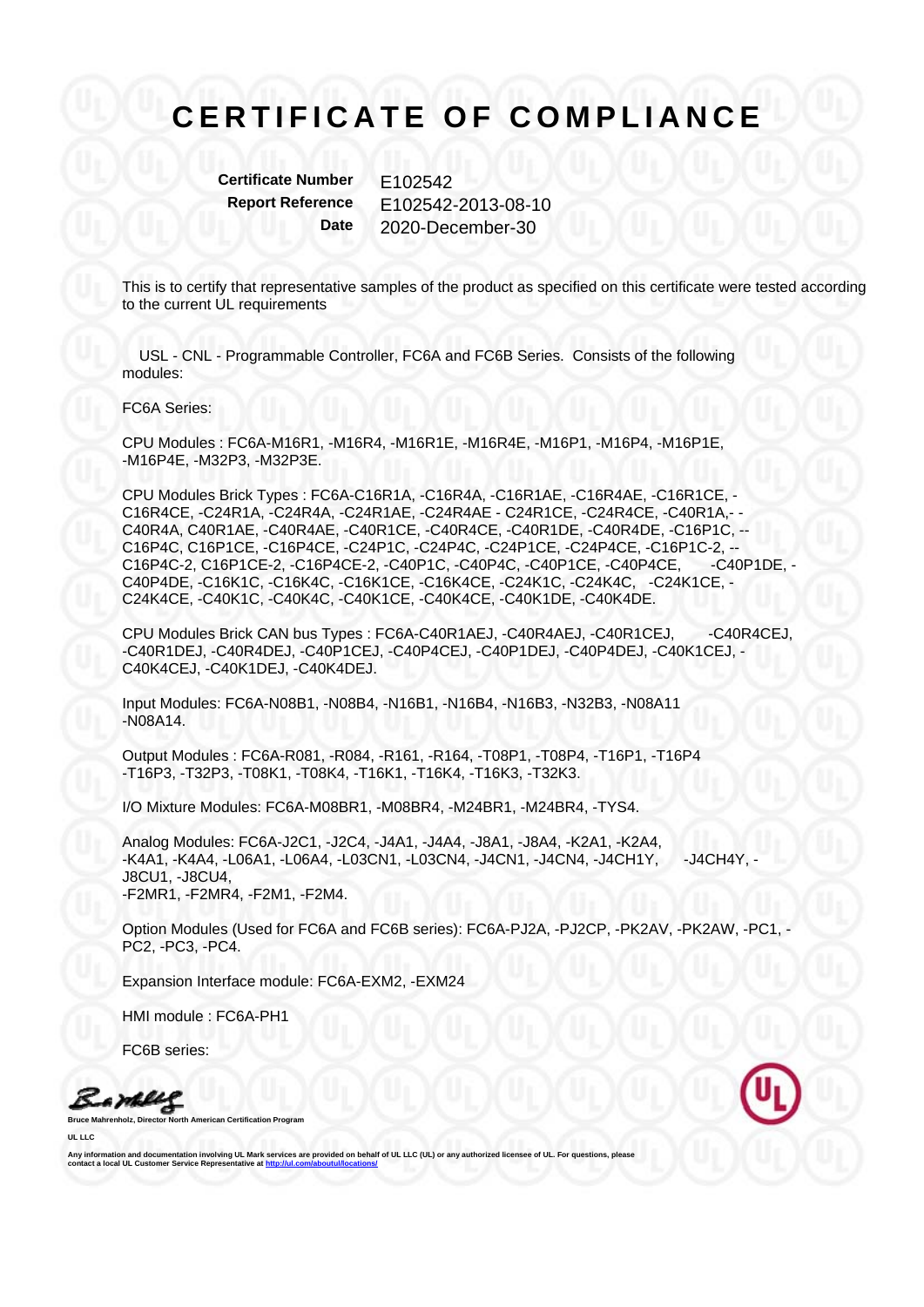**Certificate Number** E102542<br>Report Reference F102542 **Report Reference** E102542-2013-08-10 **Date** 2020-December-30

CPU Modules Brick Low-end Types: FC6B-C16R1A, -C16R4A, -C16R1C, -C16R4C, -C24R1A, -C24R1C, -C24R4C, -C40R1A, -C40R4A, -C40R1C, -C40R4C, -C24R4A, -C24R1C, -C24R4C, -C40R1A, -C40R4A, -C40R1C, -C40R4C, -C16P1C, -C16P4C, - C24P1C, -C24P4C, -C40P1C, -C40P4C, -C16K1C, -C16K4C, -C24K1C, -C24K4C, -C40K1C, - C40K4C.

Barbles

**Bruce Mahrenholz, Director North American Certification Program** 

**UL LLC** 

Any information and documentation involving UL Mark services are provided on behalf of UL LLC (UL) or any authorized licensee of UL. For questions, please<br>contact a local UL Customer Service Representative at <u>http://ul.co</u>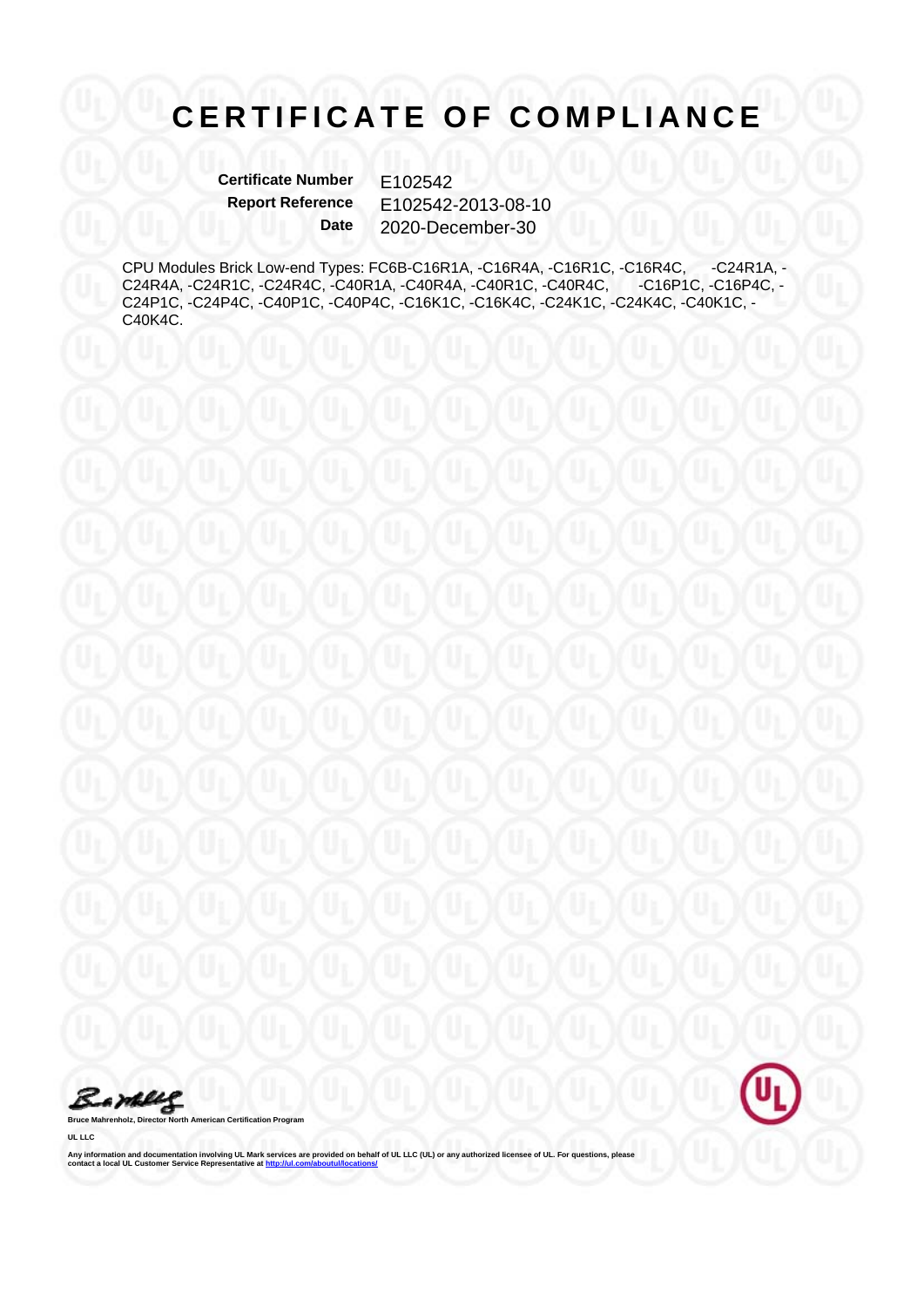**Certificate Number** E211795 **Report Reference** E211795-20150814

**Issue Date** 2020-FEBRUARY-03

**Issued to:** IDEC CORP

6-64 NISHIMIYAHARA 2-CHOME YODOGAWA-KU OSAKA 532-0004 JAPAN

**This certificate confirms that representative samples of** PROGRAMMABLE CONTROLLERS FOR USE IN HAZARDOUS LOCATIONS See Addendum Page

Have been investigated by UL in accordance with the Standard(s) indicated on this Certificate.

**Standard(s) for Safety:** UL 121201 -NONINCENDIVE ELECTRICAL EQUIPMENT FOR USE IN CLASS I AND II, DIVISION 2 AND CLASS III, DIVISIONS 1 AND 2 HAZARDOUS (CLASSIFIED) LOCATIONS CSA C22.2 NO. 213 -NONINCENDIVE ELECTRICAL EQUIPMENT FOR USE IN CLASS I AND II, DIVISION 2 AND CLASS III, DIVISIONS 1 AND 2 HAZARDOUS (CLASSIFIED) LOCATIONS **Additional Information:** See the UL Online Certifications Directory at

https://iq.ulprospector.com for additional information.

This *Certificate of Compliance* does not provide authorization to apply the UL Mark. Only the UL Follow-Up Services Procedure provides authorization to apply the UL Mark.

Only those products bearing the UL Mark should be considered as being UL Certified and covered under UL's Follow-Up Services.

Look for the UL Certification Mark on the product.

**Bruce Mahrenholz, Director North American Certification Program** 

Bambley

**UL LLC** 

Any information and documentation involving UL Mark services are provided on behalf of UL LLC (UL) or a contact a local UL Customer Service Representative at